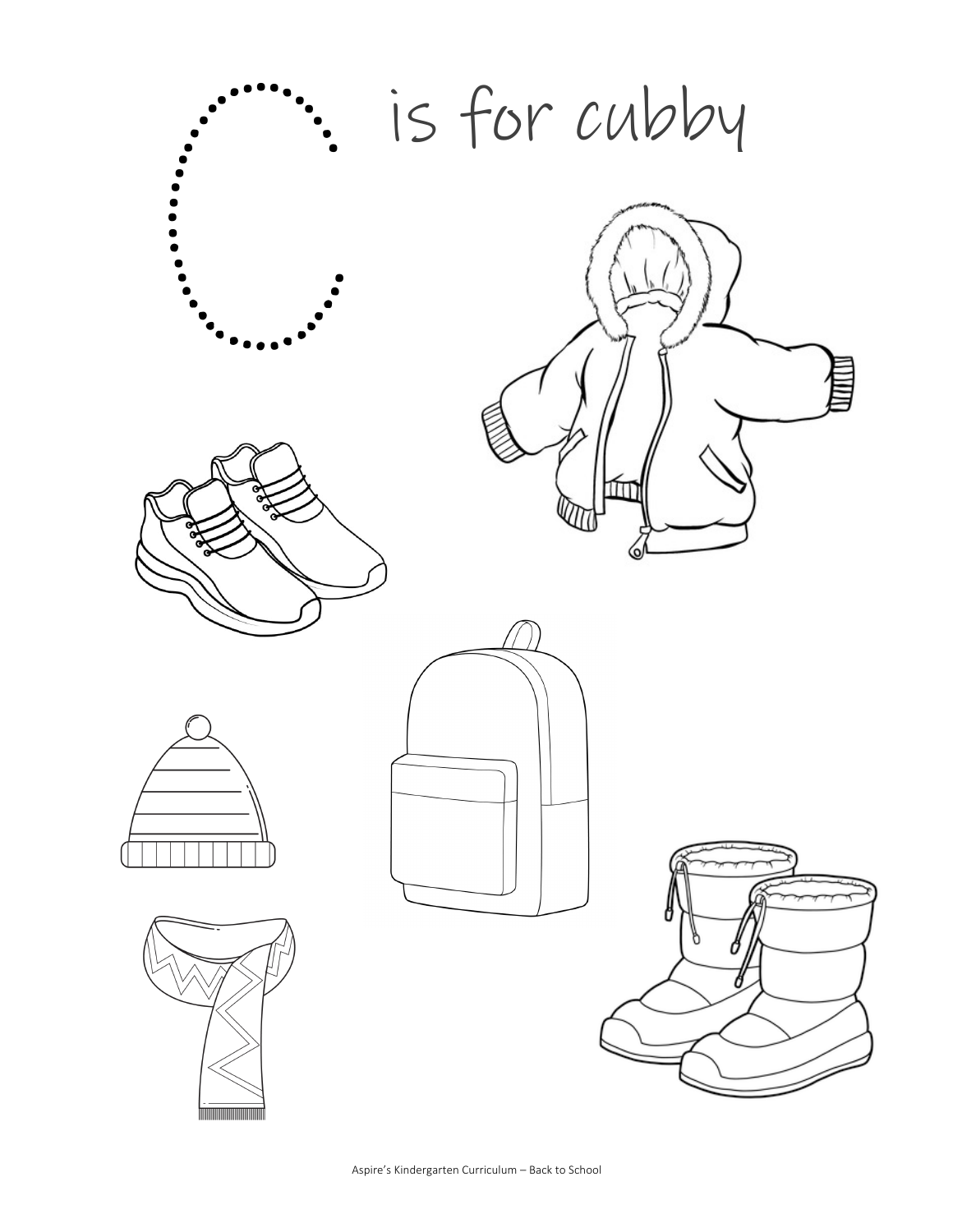![](_page_1_Picture_0.jpeg)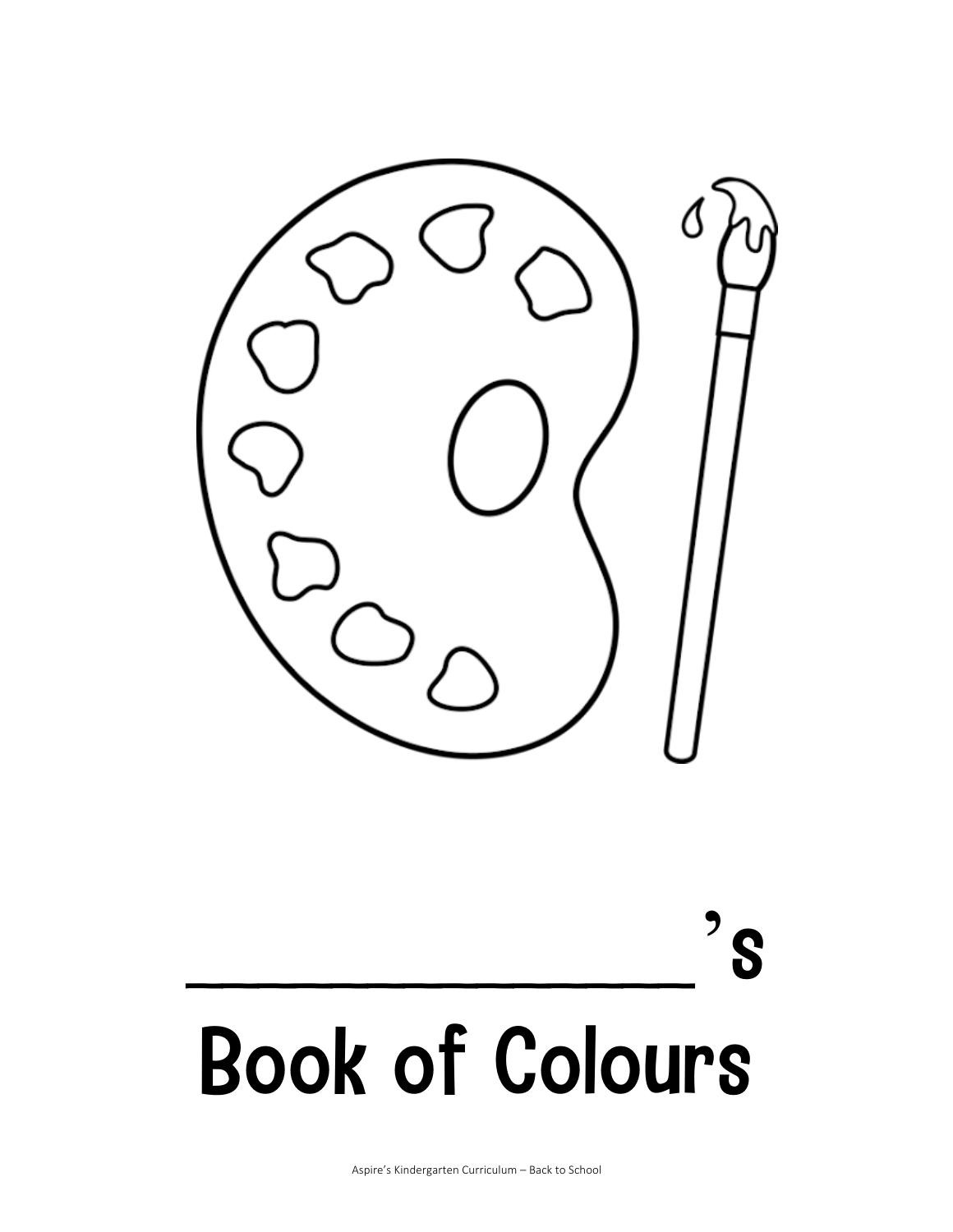# I found these RED things for my colour book: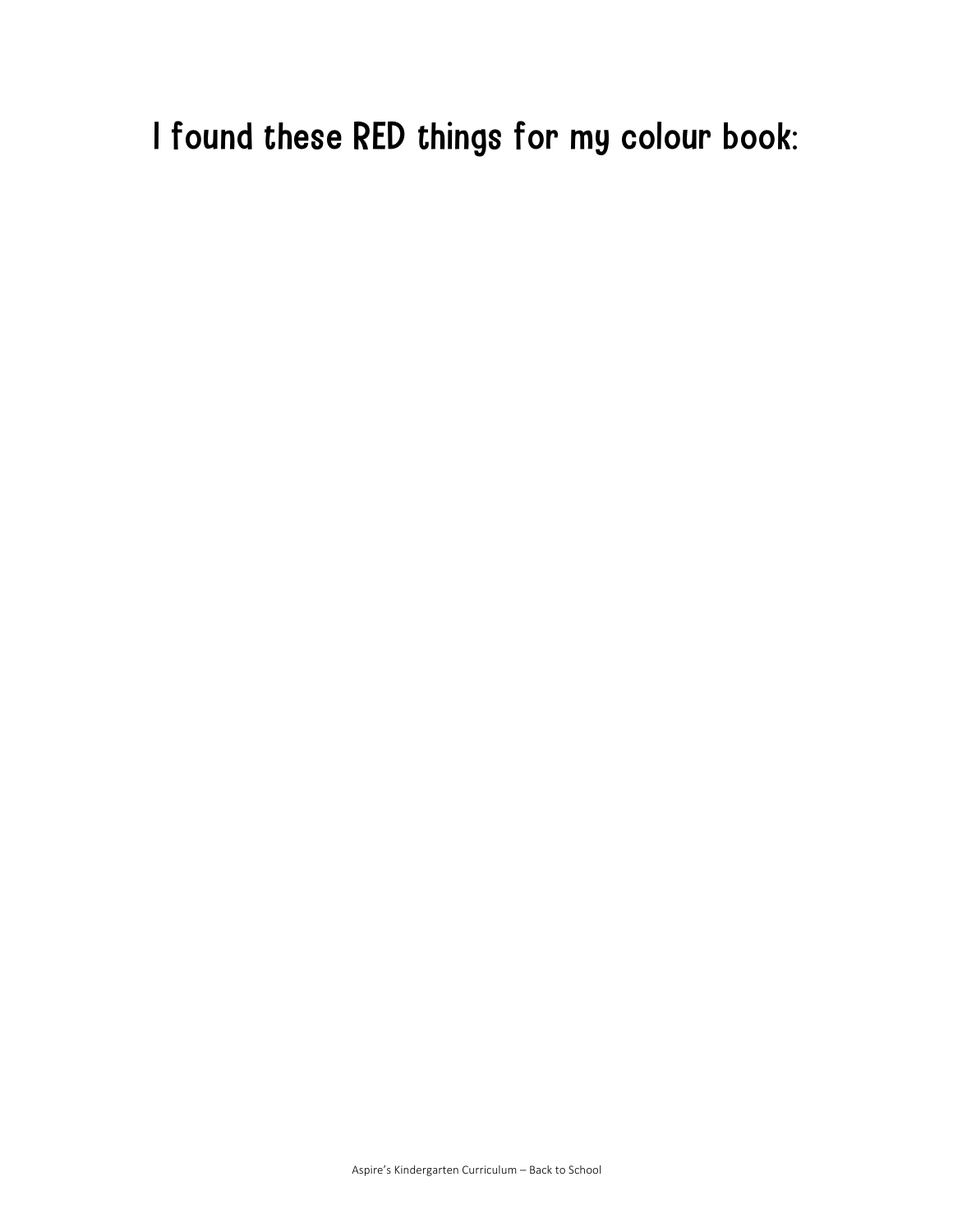# I found these ORANGE things for my colour book: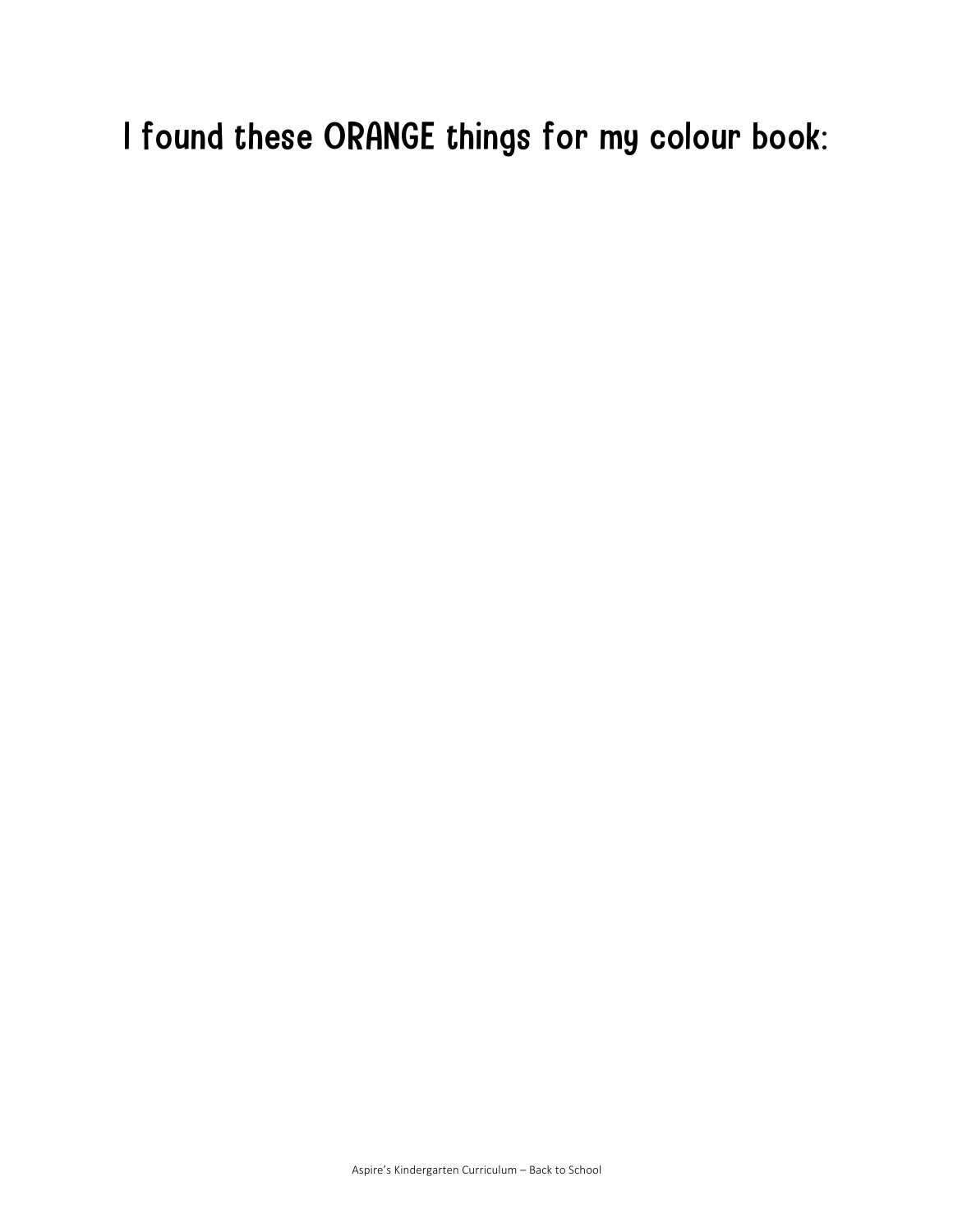# I found these YELLOW things for my colour book: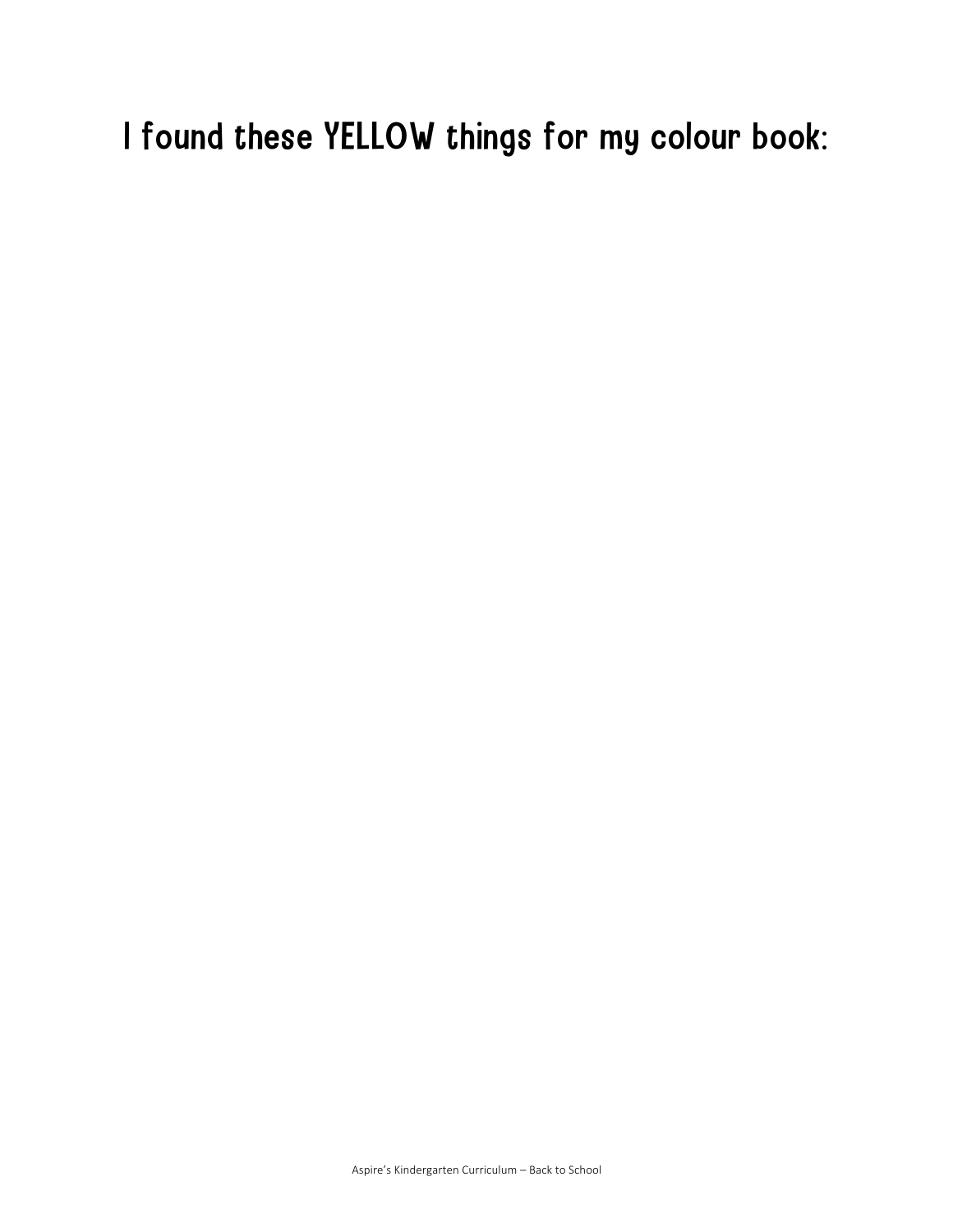# I found these GREEN things for my colour book: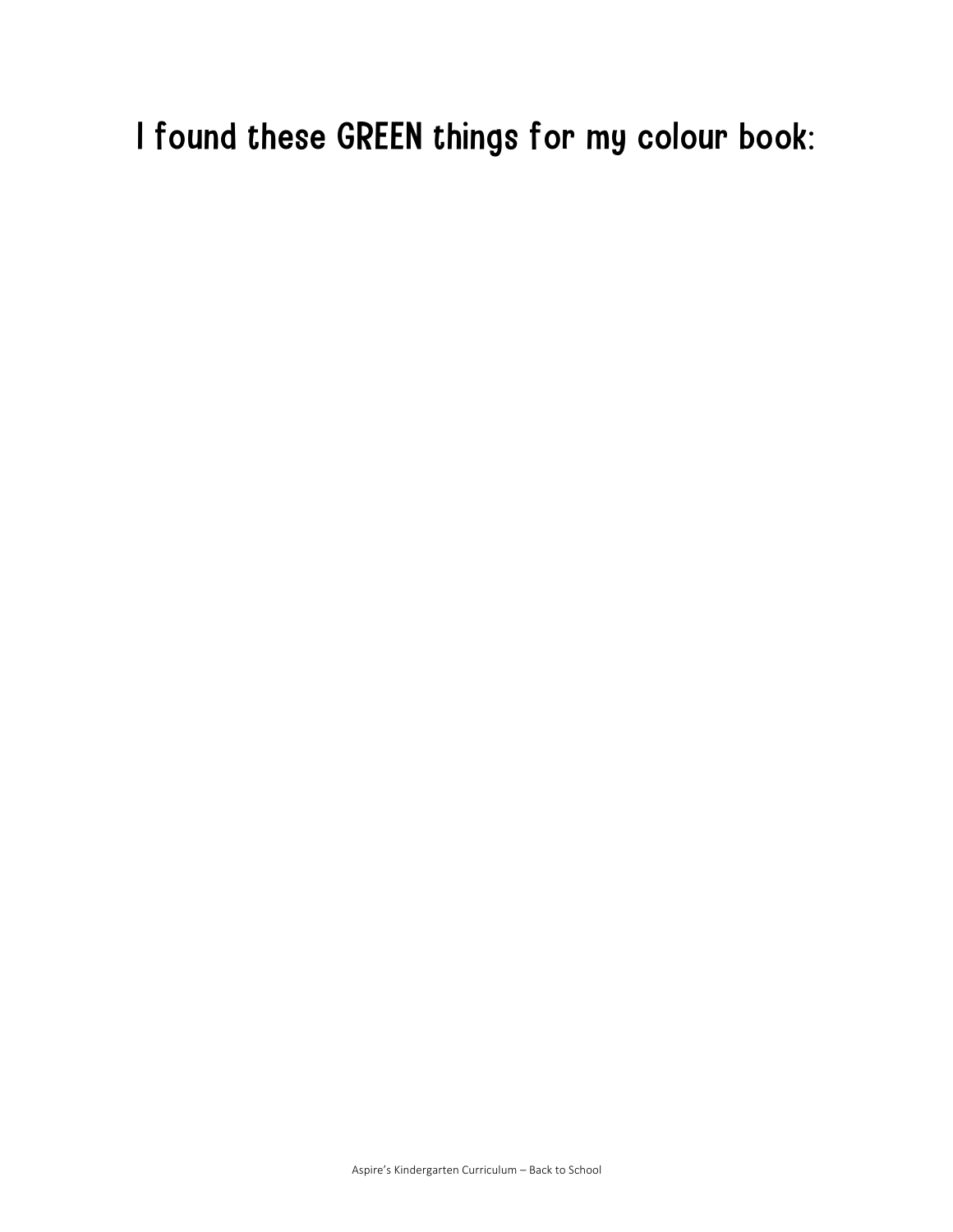## I found these BLUE things for my colour book: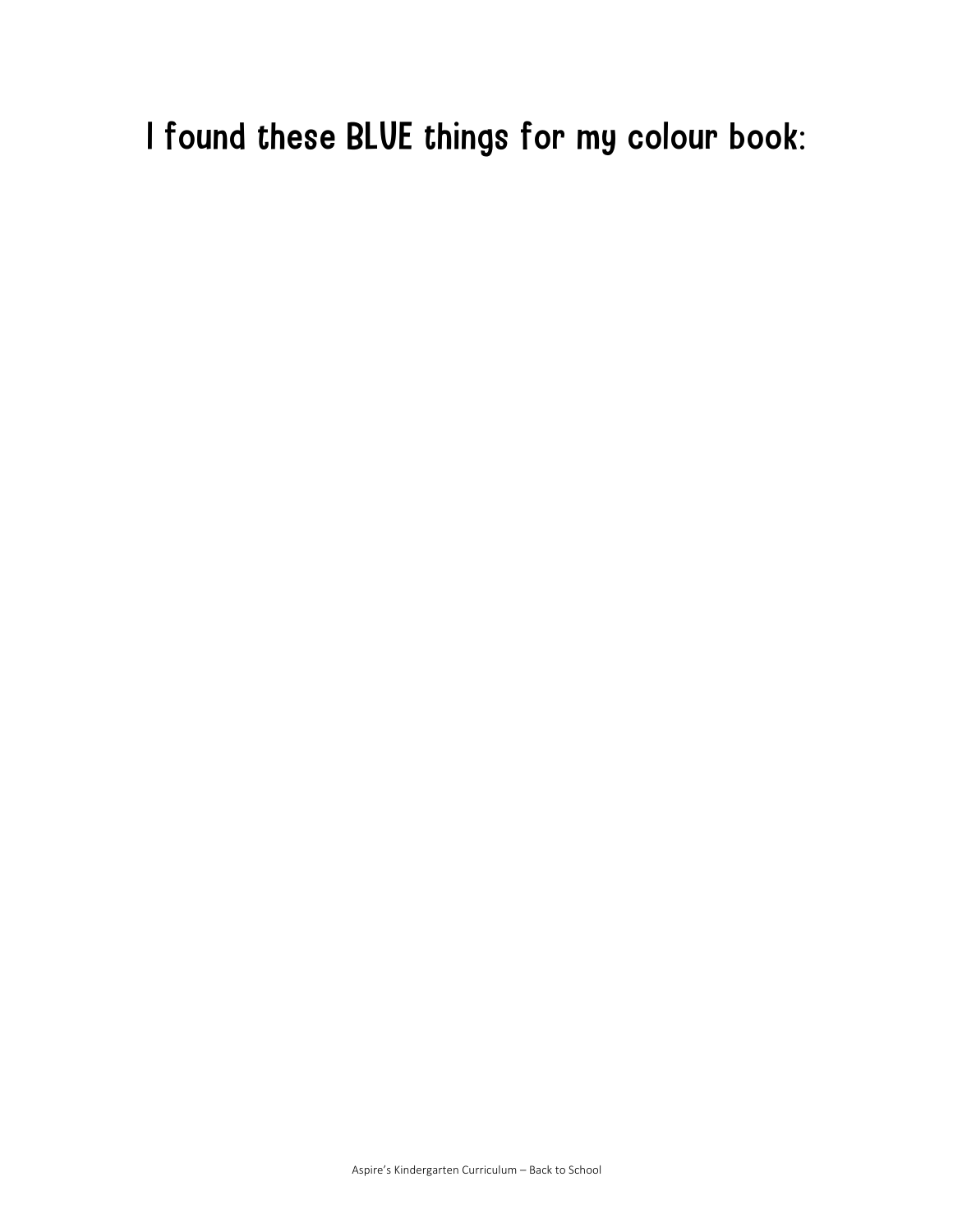# I Love Colouring Shapes!

Colour each of the shapes a different colour.

![](_page_7_Figure_2.jpeg)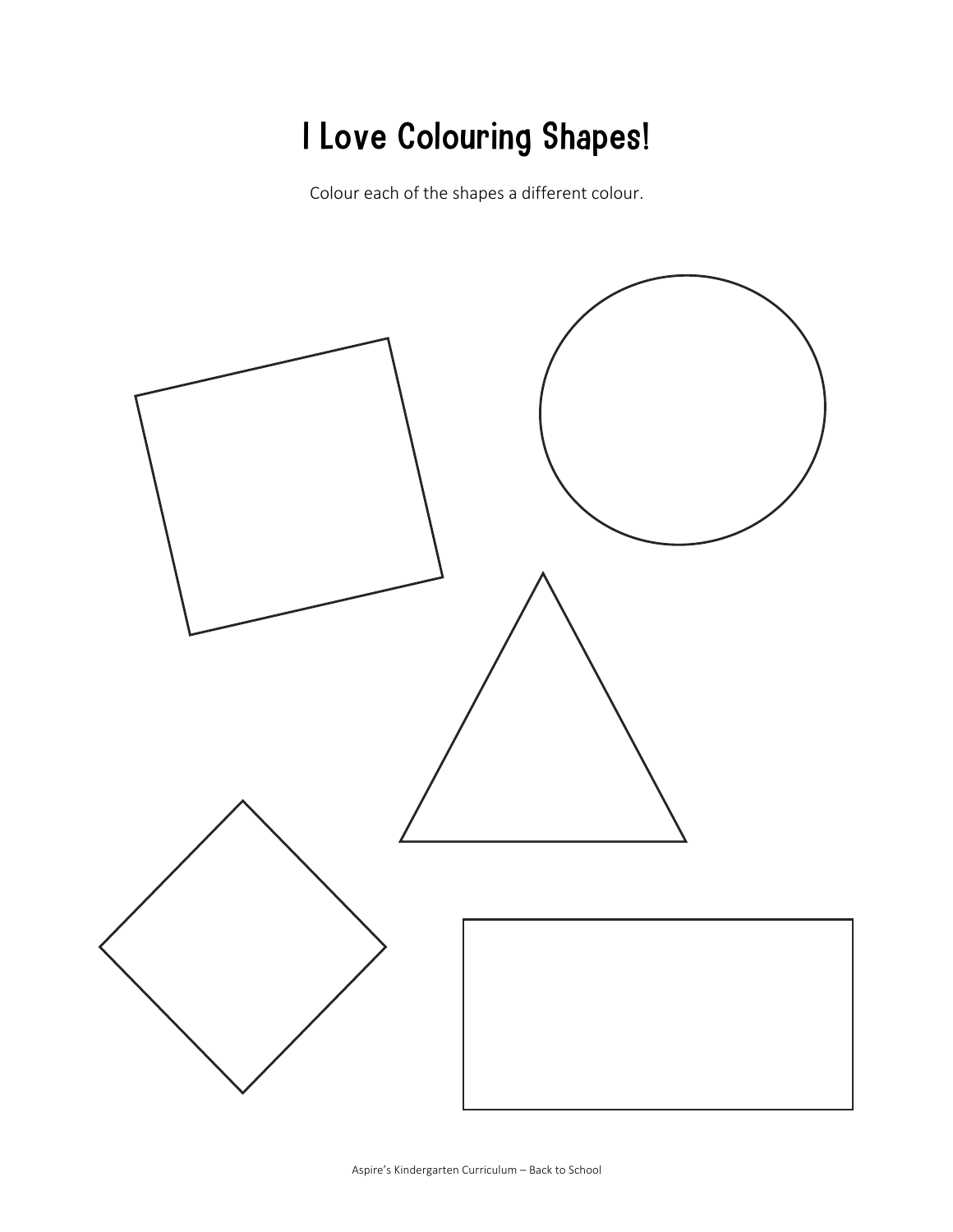#### Colouring School Supplies

Complete the worksheet by colouring all of the school supplies.

![](_page_8_Picture_2.jpeg)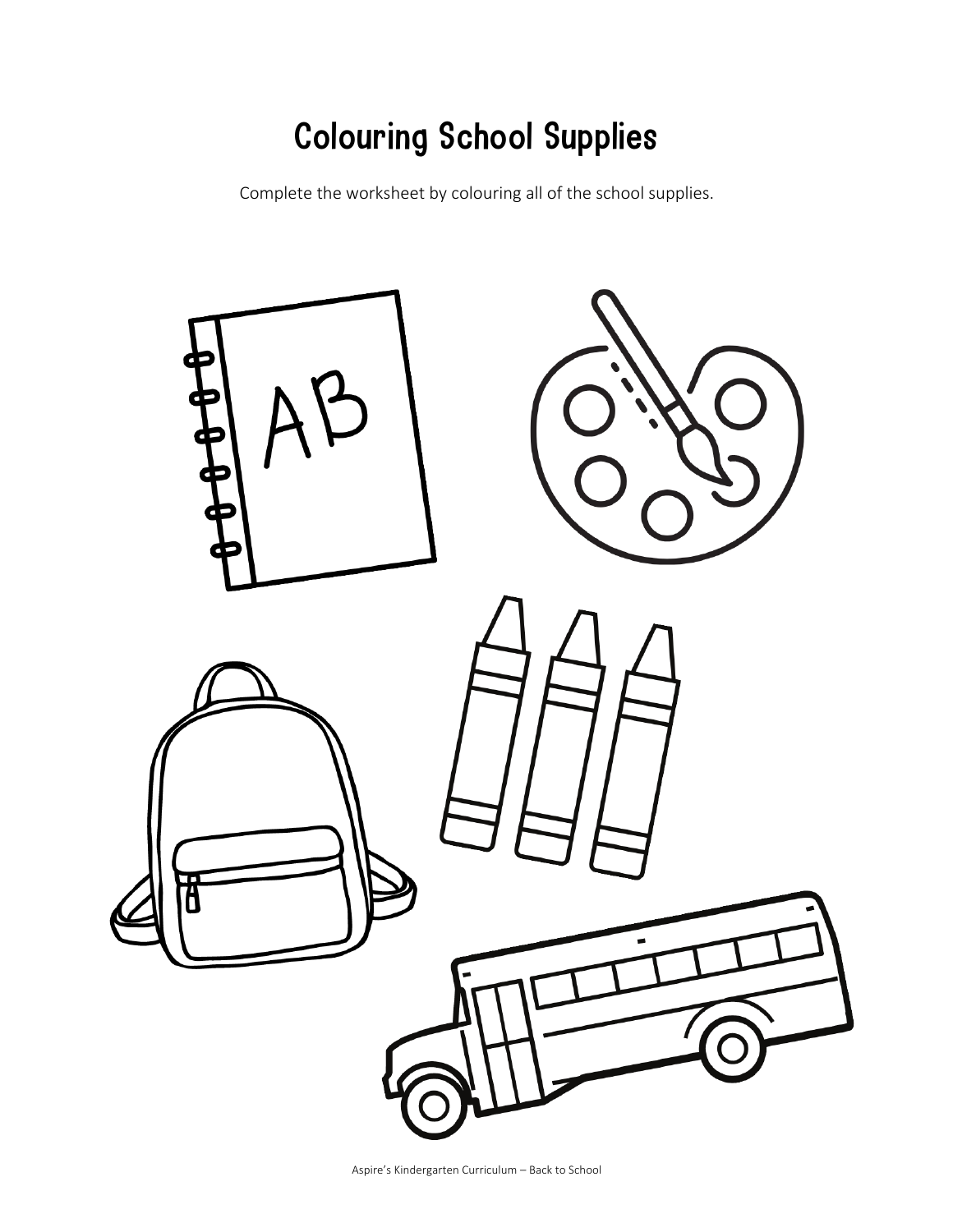#### Cutting Practice – Straight Lines

Practice your cutting skills by cutting along the straight lines.

![](_page_9_Picture_2.jpeg)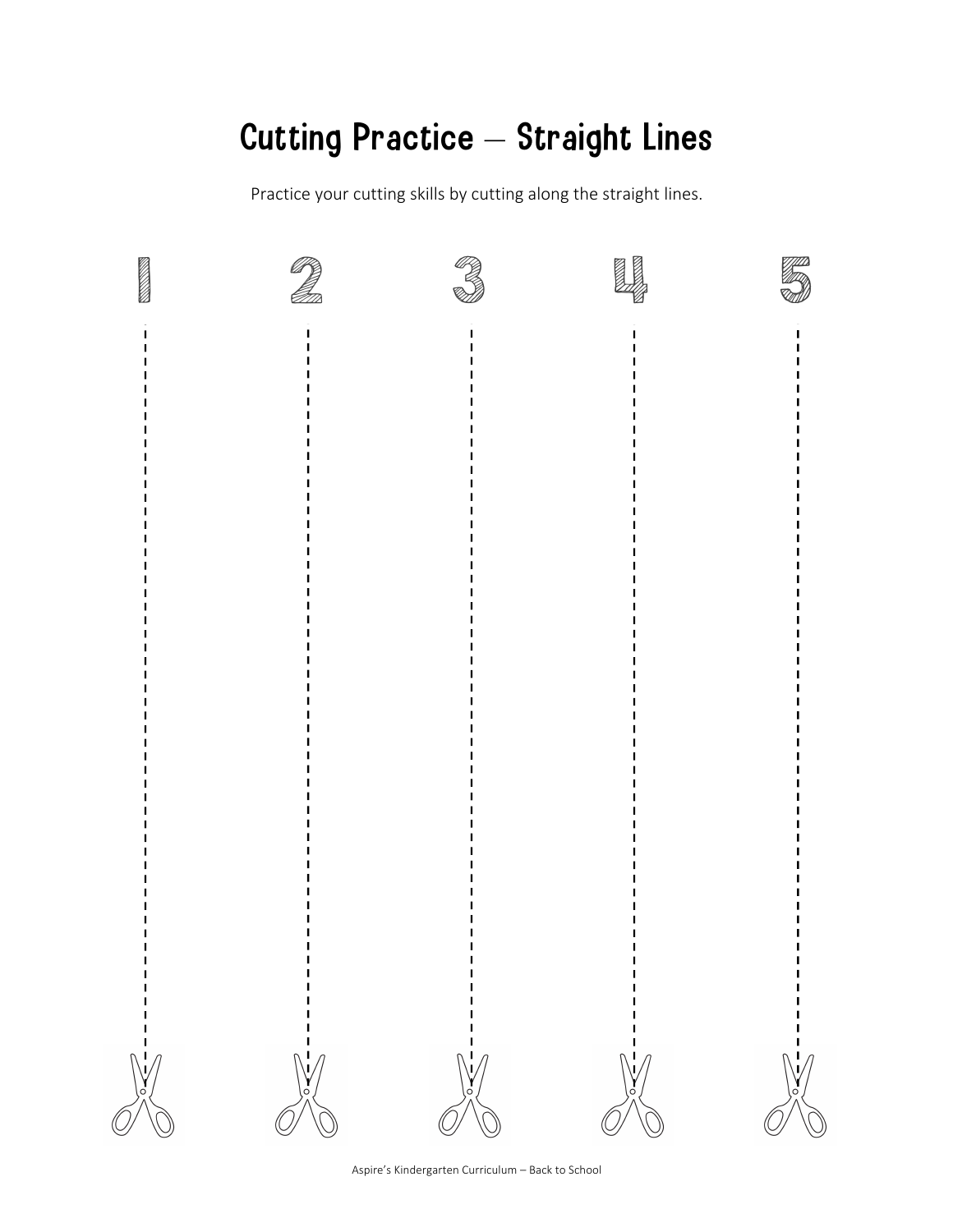#### Aa is for Art Supplies

Decorate each letter A using a different art supply. You can use crayons, markers, pencil crayons, paints, or stamps

![](_page_10_Picture_2.jpeg)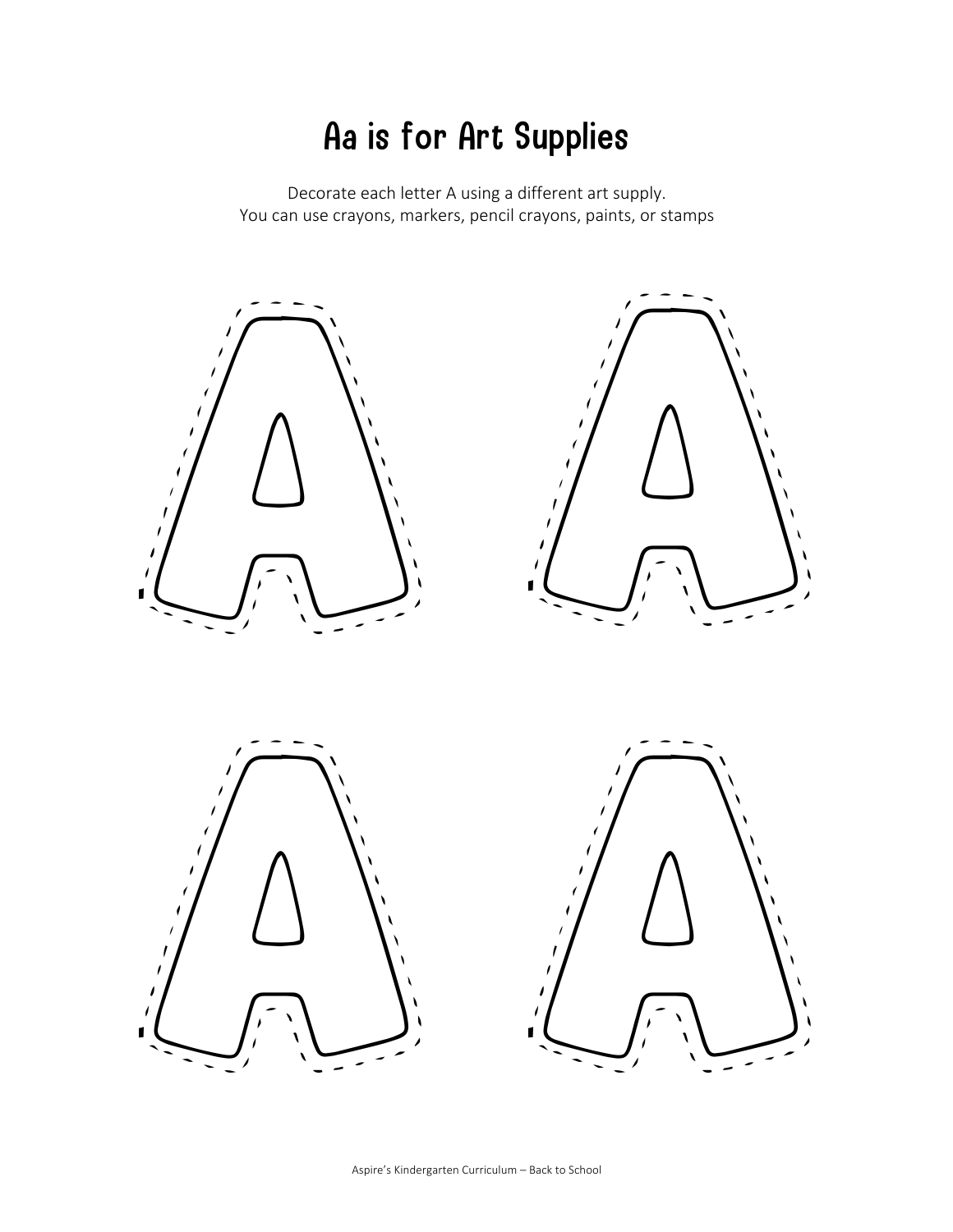# Coloring More School Supplies!

Complete the worksheet by coloring all of the school supplies.

![](_page_11_Picture_2.jpeg)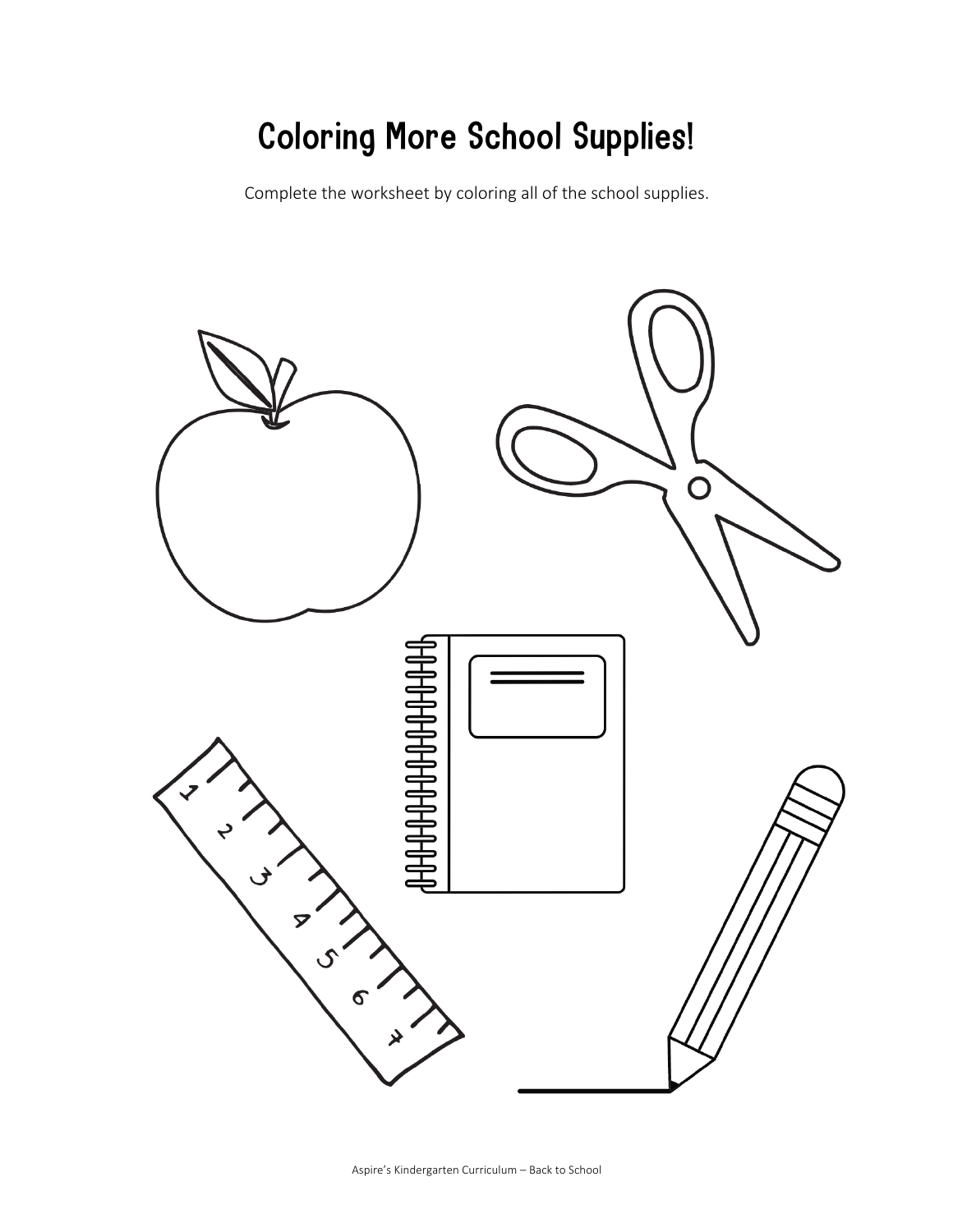# I Love Painting Shapes!

Paint each of the shapes a different colour.

![](_page_12_Figure_2.jpeg)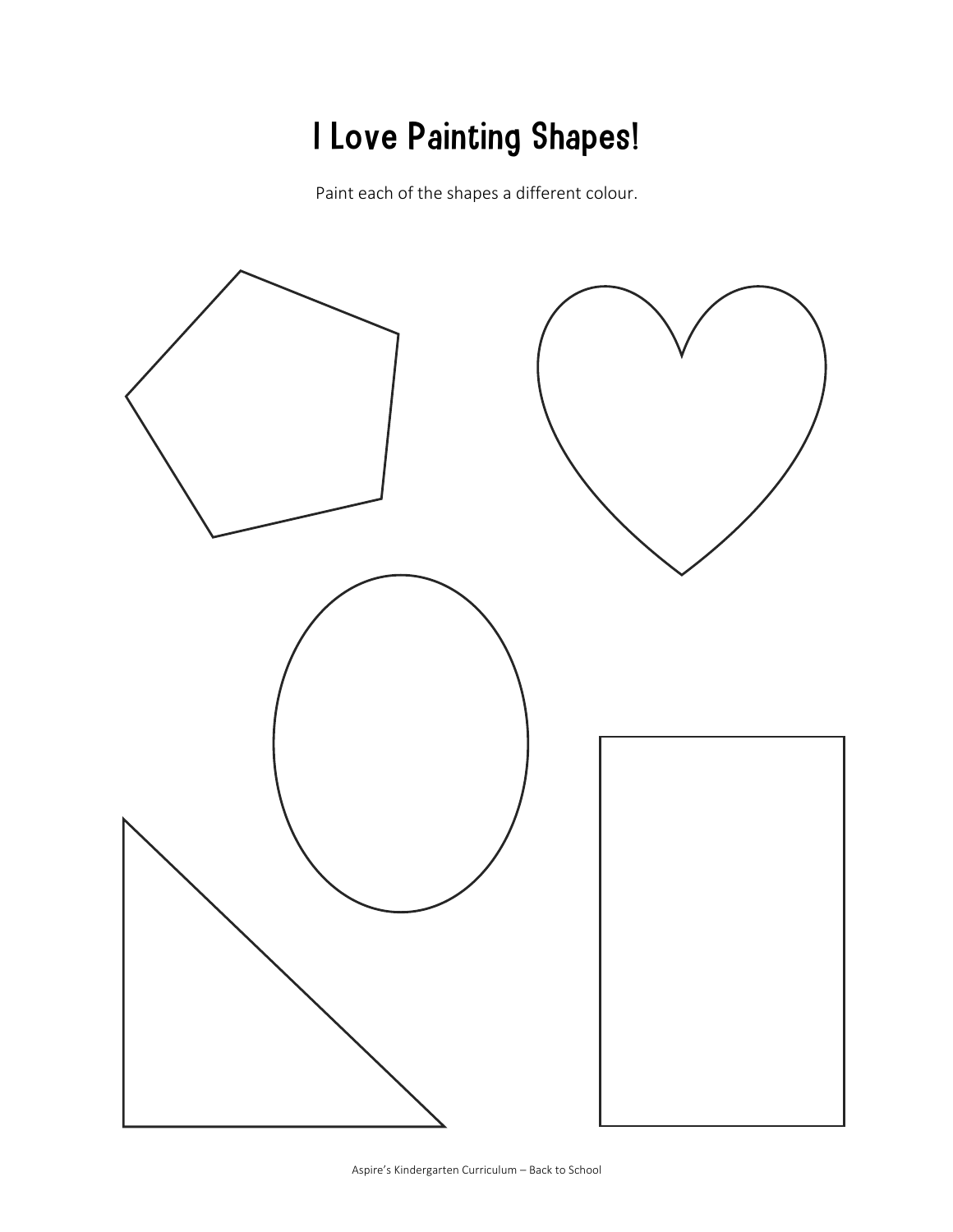#### Cutting Practice – Curvy Lines

Practice your cutting skills by cutting along the curvy lines.

![](_page_13_Figure_2.jpeg)

Aspire's Kindergarten Curriculum – Back to School